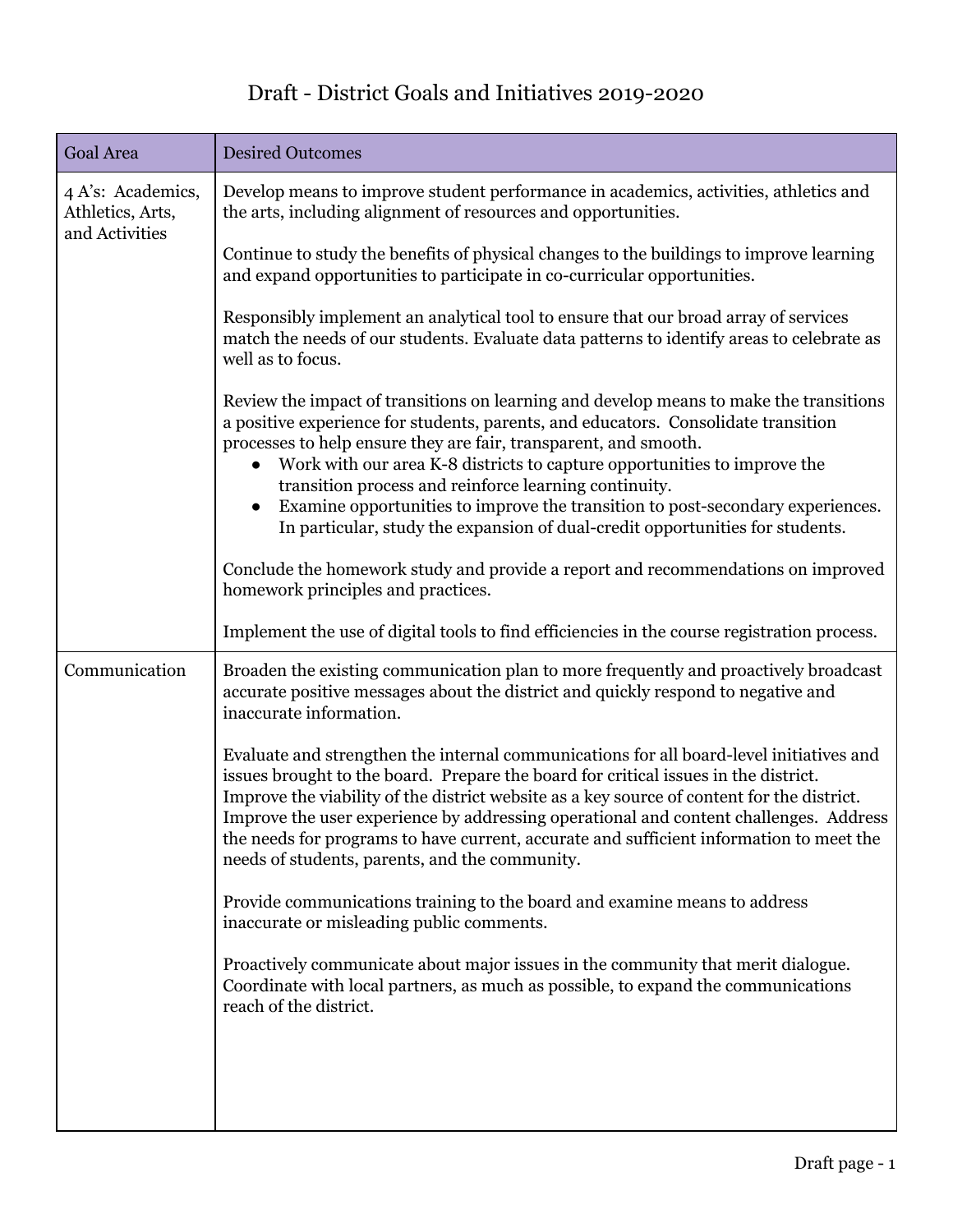| Wellness                                | Develop a proactively, comprehensive approach to addressing student and staff<br>wellness.                                                                                                                                                     |
|-----------------------------------------|------------------------------------------------------------------------------------------------------------------------------------------------------------------------------------------------------------------------------------------------|
|                                         | Provide assistance to students to address stress and anxiety as well as effective executive<br>functioning.                                                                                                                                    |
|                                         | Continually assess the district for opportunities to improve the safety and address<br>threats such as bullying, trauma and controlled substances.                                                                                             |
|                                         | Consider ways that data can be used to make meaningful steps to address student<br>wellness.                                                                                                                                                   |
| Security                                | Establish a long-term vision for safety and security in an effective learning environment.<br>Develop, implement and continually re-evaluate a comprehensive safety and security<br>plan for the district. Specifically, focus, and report on: |
|                                         | $\Box$ Anonymous reporting system<br>$\Box$ Reinforce Culture of reporting "See something/Say something"<br>Cybersecurity<br>$\Box$<br>$\Box$ Bullying                                                                                         |
| Governance and<br>Policy<br>Development | Review and revise policies and practices to bring them up to date with statute and<br>school needs. Employ methods of communication to ensure effective and smooth<br>implementation. Specific policies include:                               |
|                                         | <b>Student-Athlete Concussions</b><br>$\bullet$<br>Safety and Security                                                                                                                                                                         |
|                                         | <b>Final Evaluations</b><br><b>Graduation Requirements</b><br>$\bullet$                                                                                                                                                                        |
|                                         | Homework<br>$\bullet$<br><b>Student Smoking and Tobacco</b><br>$\bullet$<br>Illegal Substances and Paraphernalia<br>$\bullet$                                                                                                                  |
|                                         | Harassment - Students<br>$\bullet$<br>Dual-credit opportunities<br>$\bullet$                                                                                                                                                                   |
|                                         |                                                                                                                                                                                                                                                |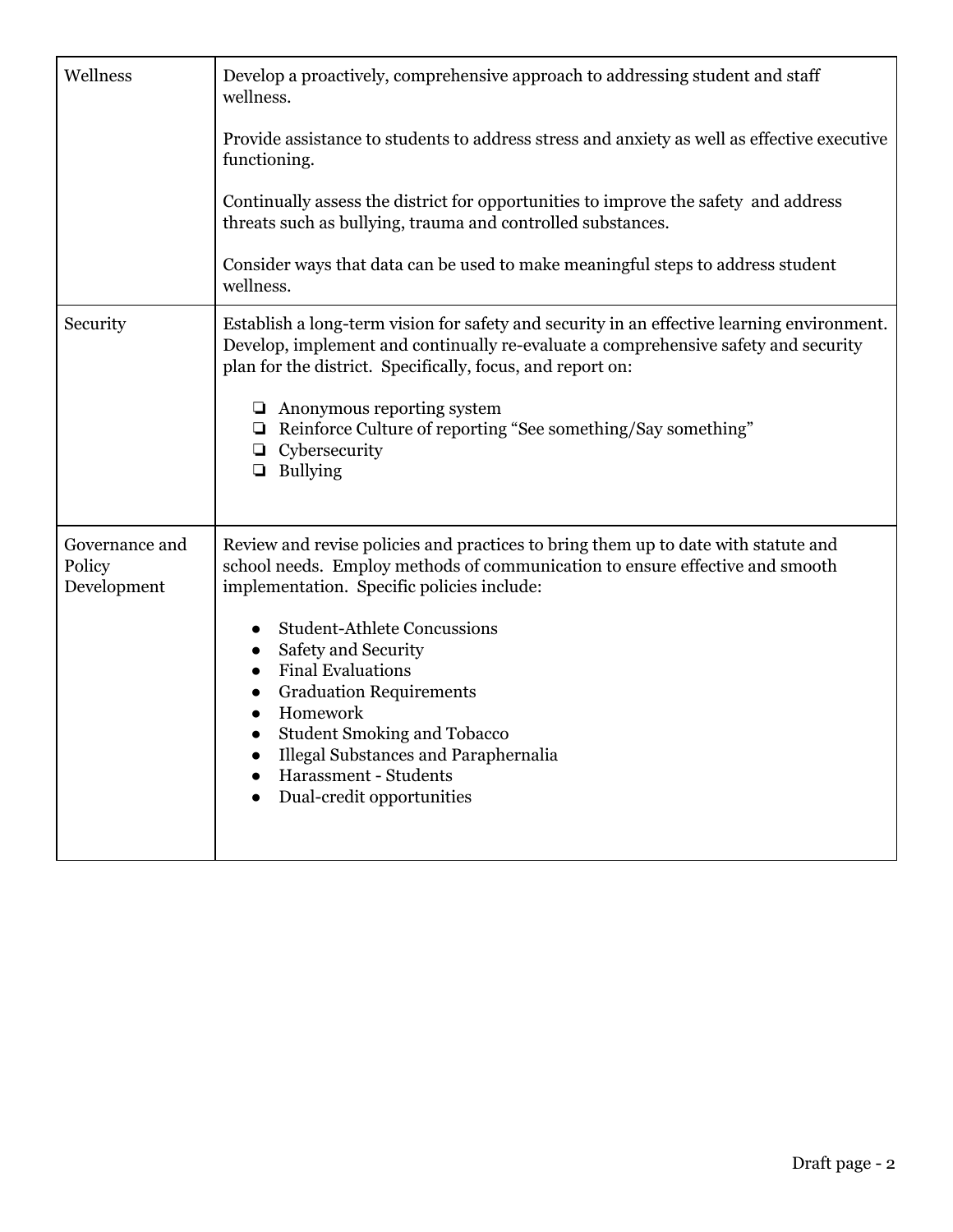## District Initiatives for 2018-2019

- 1. Wellness and Meaningful Work
	- a. Homework follow-up to 2016 baseline survey administered to students and teachers on homework perceptions *Timeline:* Administration of homework survey to students and teachers during November Report of comparative analysis of survey results - February / March

*Expected outcome: comparative analysis between student and teacher perceptions on homework surveys conducted in fall 2016 and 2018 for continued targeting of professional development.*

b. Final evaluations - continue discussions regarding types of evaluations offered, final evaluation administration, and weighting of final evaluations as component of the final grade

*Timeline:*

Discussion of possible changes within departments - September thru **January** 

Implementation of proposed changes to final evaluation process - as feasible, depending on the proposed change.

*Expected outcome: implementation of potential changes to final evaluations identified by teachers to bring greater consistency and improve the overall final evaluation experience for students.*

c. School calendars for 2019-2020 and 2020-2021 *Timeline:*

Survey of school community regarding important aspects of school calendar - mid to late September

Present analysis and findings of survey to Board of Education - late **October** 

Adoption of school calendar for 2019-2020 - by late October Adoption of school calendar for 2020-2021 - by May 2019

*Expected outcome: adoption of school calendars for 2019-2020 and 2020-2021*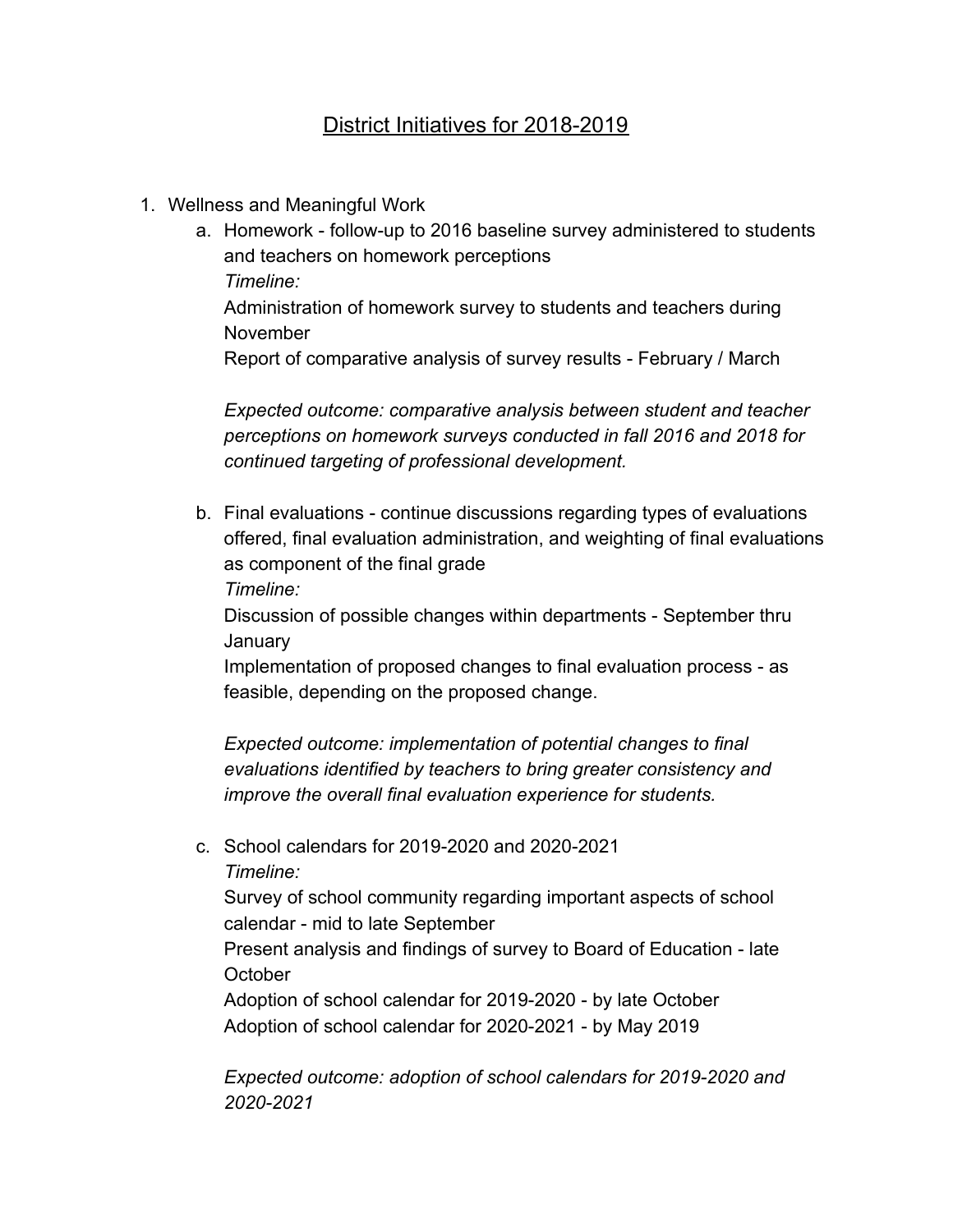d. School start time - continue to explore a later start time for GBN *Timeline:* Financial analysis of current transportation contract and impact on D225 and feeder districts for seeking a new transportation agreement - by November

*Expected outcome: decision on the start time for GBN for the 2019-2020 school year*

e. Learning spaces - extend learning spaces pilot to additional classrooms in each school and seek survey results to gauge the impact on the student learning experience.

*Timeline:*

Pre-survey of students and teachers in identified pilot classrooms - prior to move to transformed classroom.

Transformation of pilot classrooms - November thru January Post-survey of students and teachers in transformed pilot classrooms following ample time in transformed classroom environment. Analysis of pre and post survey results - May

*Expected outcome: survey analysis to measure the effect of the learning spaces environments on student and teachers perceptions within the new learning environments as compared to original classroom environments and the potential impact on student learning.*

2. Life Safety Projects for 2019 - this is the final phase of a three-year effort to complete state-approved life safety projects.

*Timeline:*

Proposed life safety projects for summer 2019 presented to the Facilities Committee for review - September.

Presentation of life safety projects for summer 2019 to the full Board of Education - late October / early November

Bid specifications advertised to contractors - late January. Approval of bids - early to mid-March.

*Expected outcome: projects completed by September 2019. Remaining funds from life safety bonds fully utilized prior to expiration date.*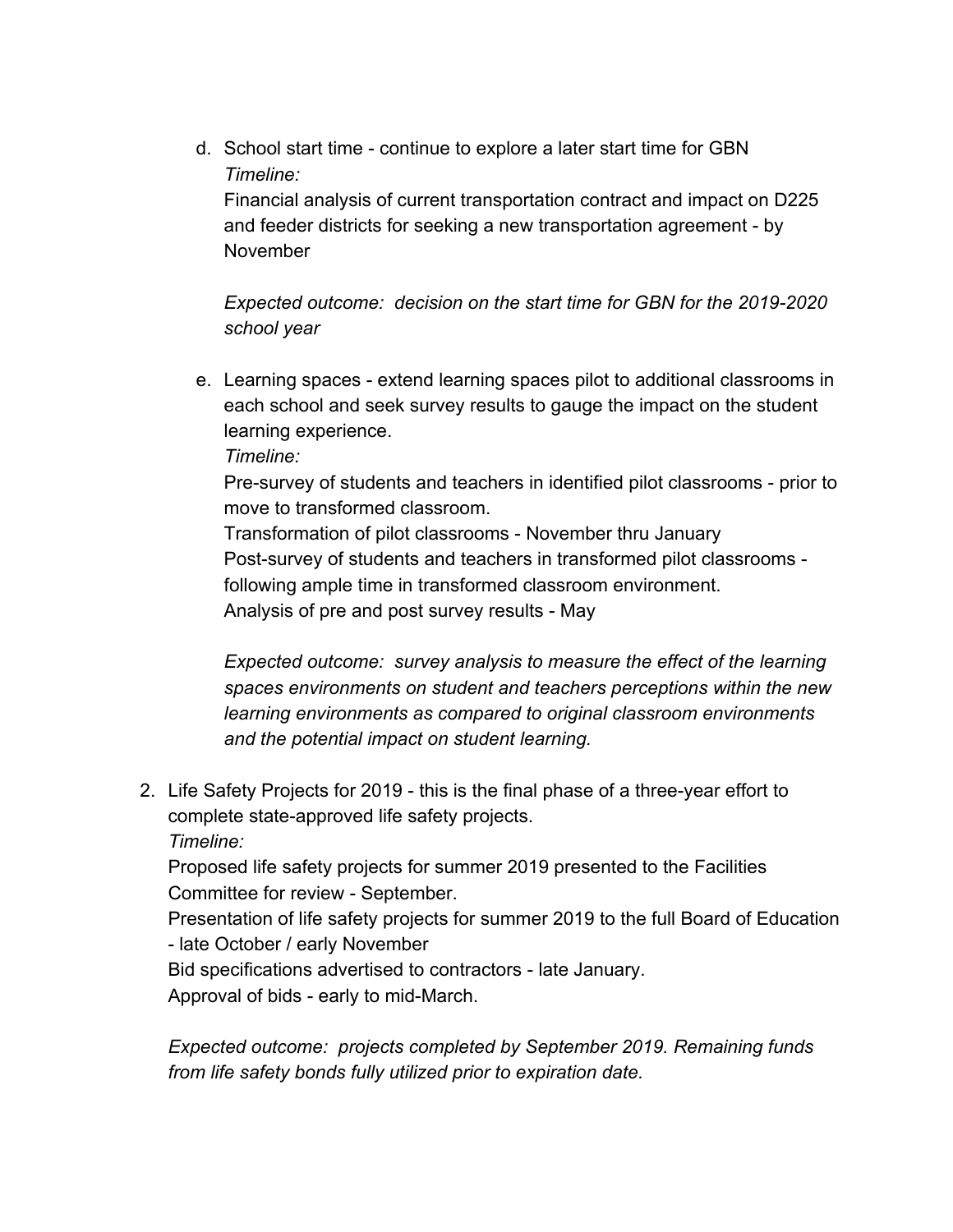3. Safety and Security facility enhancements - further facility enhancements identified for completion by September 2020. *Timeline:*

Prioritized facility enhancements for district facilities presented to the Facilities Committee for review - September

Facility enhancements targeted for completion in summer 2019 brought to full Board for consideration - late October / early November

Bid specifications for enhancement projects advertised to contractors - late **January** 

Approval of bids - early to mid-March

*Expected outcome - completion of facility enhancements to improve safety and security in district facilities.*

4. Performance Opportunities in the Arts - conduct a thorough overview of performance opportunities that exist for students in all grade levels in all areas of the arts.

*Timeline:*

Convene committee of performing arts teachers, instructional supervisors and building administrators - early September.

Collection of data regarding student opportunities and participation as well as review previous district studies - October / November

Report to the Board regarding findings and recommendations - December

*Expected outcomes: a comprehensive report that will identify needs and concerns for student performance opportunities in the arts as well as offer recommendations for Board consideration and possible action.*

5. Budget Reduction Plan for 2019 thru 2022 - formulate a three year plan of action to reduce district expenditures.

*Timeline:*

Convene committee of district and building administrators to review the district financial projection and identify possible expenditure reductions - October thru **December** 

Present recommendations to the Finance Committee for review and revision - January

Present a budget reduction plan to the full Board for 2019-2022 - February.